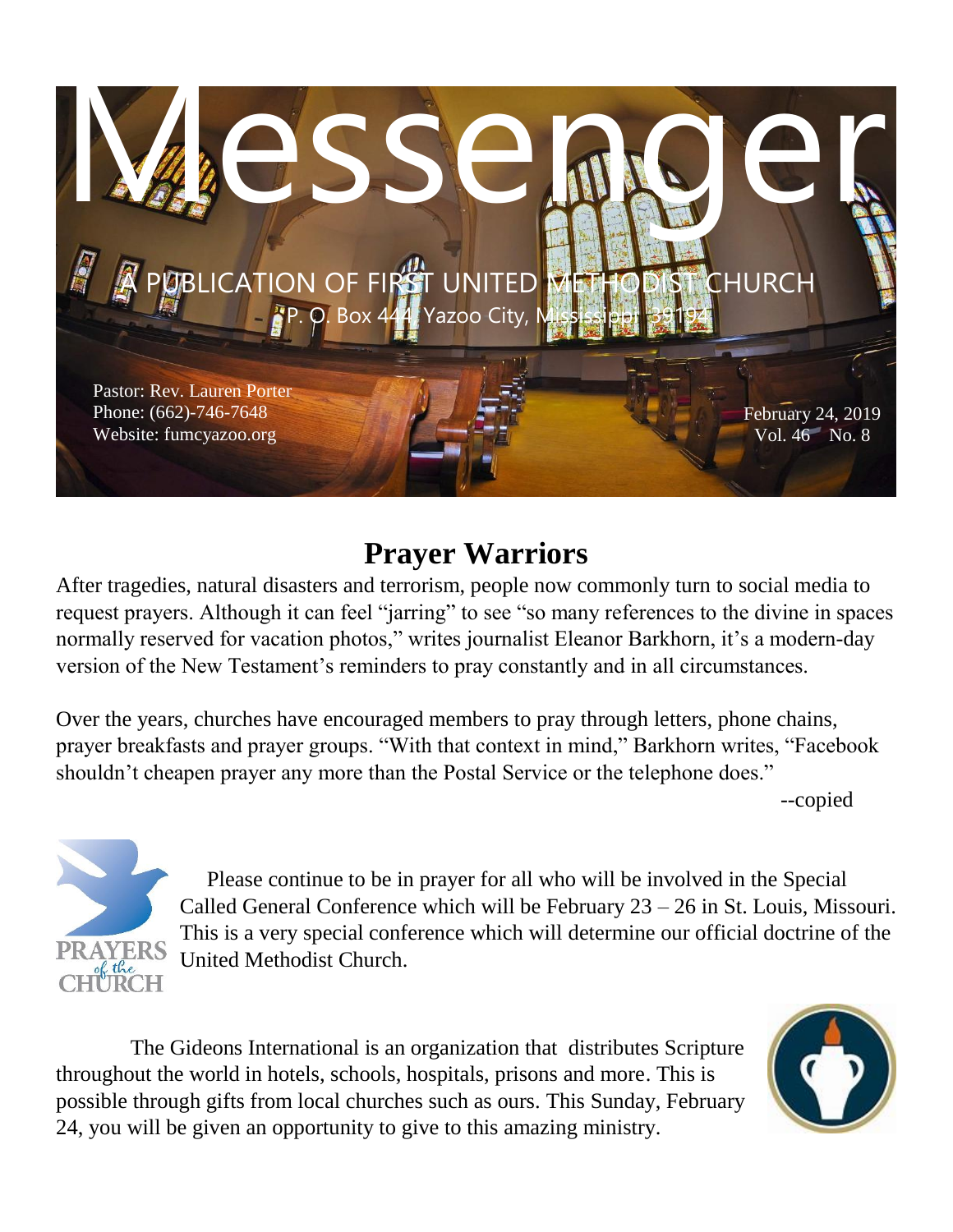#### **THIS WEEKS CALENDAR**

#### **SUNDAY, FEBRUARY 24**

 9:00 a.m. Come AZ U R Service 9:50 a.m. Sunday School 11:00 a.m. Traditional Service 5:00 p.m. Planet 456 6:00 p.m. Snack Supper 6:00 p.m. Adult Bible Study 6:30 p.m. Youth **MONDAY, FEBRUARY 25** 9-12 noon Methodist Market 6:00 p.m. Ladies Bible Study/Millie's **TUESDAY, FEBRUARY 26** 6:00 p.m. Emmaus Meeting **WEDNESDAY, FEBRUARY 27** 3:00-4:15 p.m. Hiskidz Choir Gr. 1-6 3-4:30 p.m. Confirmation Class 4:30 p.m. Ladies Handbell Choir 5:30 p.m. In the Hands of God/Prayer Meeting 6:00 p.m. Chancel Choir 6:00 p.m. Adult Bible Study 6:15 p.m. Youth Small Group **SATURDAY, MARCH 2** 9-12 noon Methodist Market



- 24. Debra Batton
- 26. Kathryn Lafferty, Wanda Simmons
- 27. Melanie Yates
	- 2. Puddin Watson, Lois Russell Will Skinner Allen, Hannah Swoope

 $\sim$ ~~~~~~~~

24. Mr. & Mrs. Marty Pender 27. Mr. & Mrs. Denson Thomas

*Sympathy and love is extended to Jackie Powell in the death of his sister, Grace Nations, who died* 



 *Congratulations and Best Wishes to Parker Adcock and Whitney Pitts Adcock. They were married on February 9, 2019, at Father Dyer Methodist Church in Breckenridge, Colorado.*

ón Your New Baby!

 *Congratulations to Will and Cadi Thompson Appleby on the birth of their son, Louis William Appleby, who was born February 12, 2019. He is the grandson of Louis and Kathy Thompson and great-grandson to Mrs. Mary Thompson.*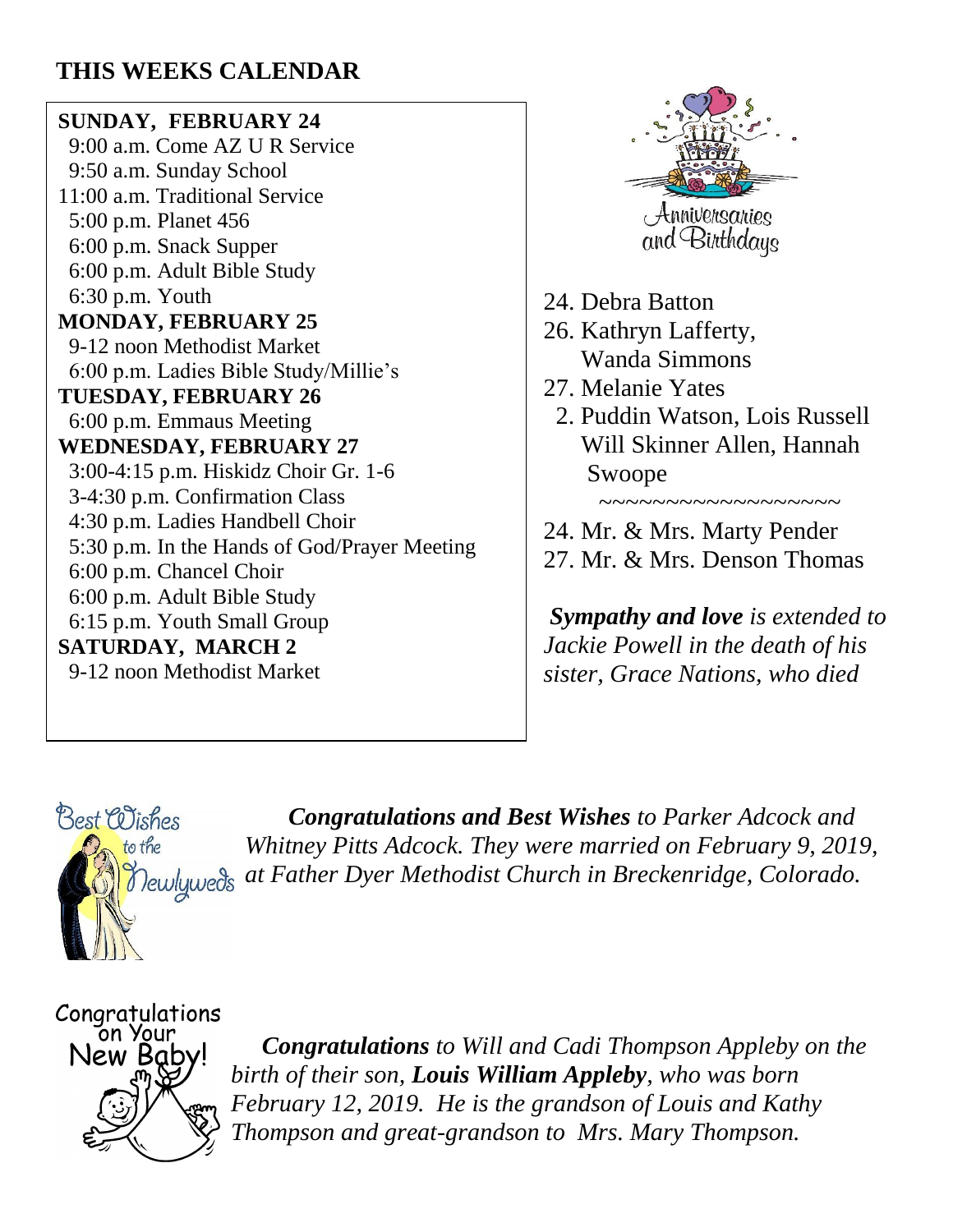Solid Ground

### **Solid Ground Youth**

 This Sunday concludes our study of the book of Mark. We will wrap it up with a Lesson called, "The Story Ends with You." The book of Mark focuses on the service and sacrifice of Jesus. About 40% of the book is focused on the last week of His life. Jesus came to earth, lived, died, and was resurrected. His story continues through us. Are we willing to be the light in such a dark world?

### **Sunday Night Youth**

 Solid Ground will pick back up with our regular Bible Study this Sunday night with supper at 6:00 p.m. followed by group time*.* Unfortunately, we did not meet last week due to the Flu and people being out of town. However, we are back this week, and in our series, *#struggles,* our lesson is about Compassion, or a lack thereof. Technology and social media interferes with our personal contact and communication with others. Studies show that we show 40% less empathy than people did in the 1980s. Sunday night we will look more into this lesson and how we can work to better ourselves.

# **Wednesday Night Small Group**

 Wednesday night small group began discussing a new series called *Counter Culture.* This week we will begin lesson 3, "Love to Follow." Jesus desires for us to follow Him, but in order to do so, we must be a **trader.** We must be a trader in the world. We must be willing to give up things that we value as important in order to have a better life with Him.

## **Youth Spring Break**

 The final payment for our Youth Spring Break Trip to the Ark Encounter/ Cincinnati is due by March 3. Please contact Tera Smith if you need to know your balance.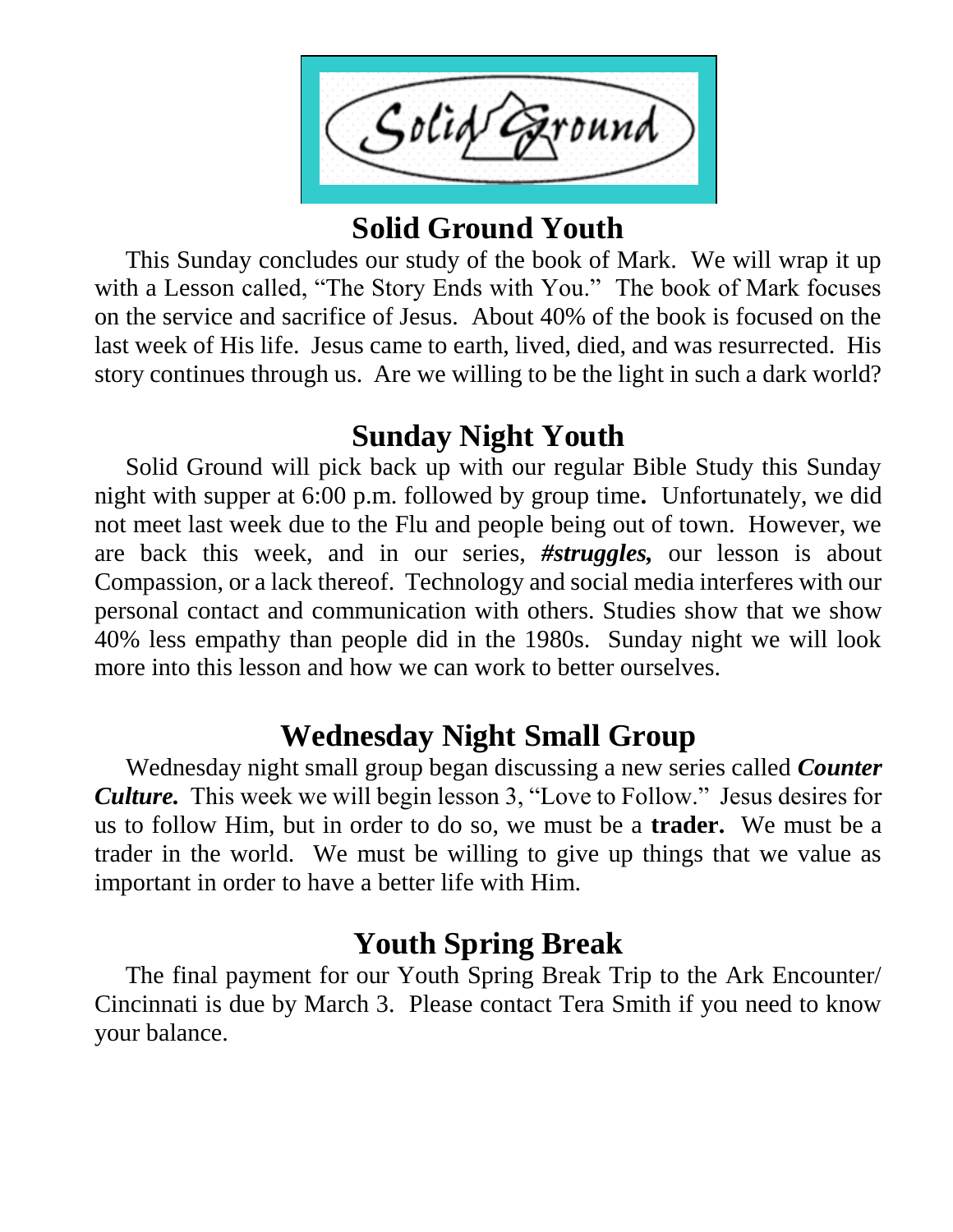



"Love the Lord your God with all your heart, all your soul, and all your strength."

Deuteronomy 6:5



 The lesson that we will hear is about King Solomon and his wisdom. God granted Solomon his wish for an understanding mind. Solomon was famous for his proverbs, or short sayings that spoke the truth. This week we will study a little more about wise King Solomon, and the advice that he offered.



 Bible study will meet at 5:00 p.m. in the Planet 456 room and will conclude at 6:15 p.m. following supper in the Fellowship Hall. Last week we did not meet due to so many sick with the Flu and being out of town. So, this week our lesson will be what was planned for last Sunday. We will begin with a game called "Abounding Love." Following the game, we will begin our lesson. God has a never-ending love for us. He loves us in spite of our wrong doings. God wants us to love each other like He loves. We need to make love our goal.

#### **Planet 456 Branson Trip:**

 If your child signed up for the Branson trip to see the Sights and Sound production of *Samson,* please get in touch with Tera Smith as the first payment is due. This trip is scheduled for April 5- April 7.